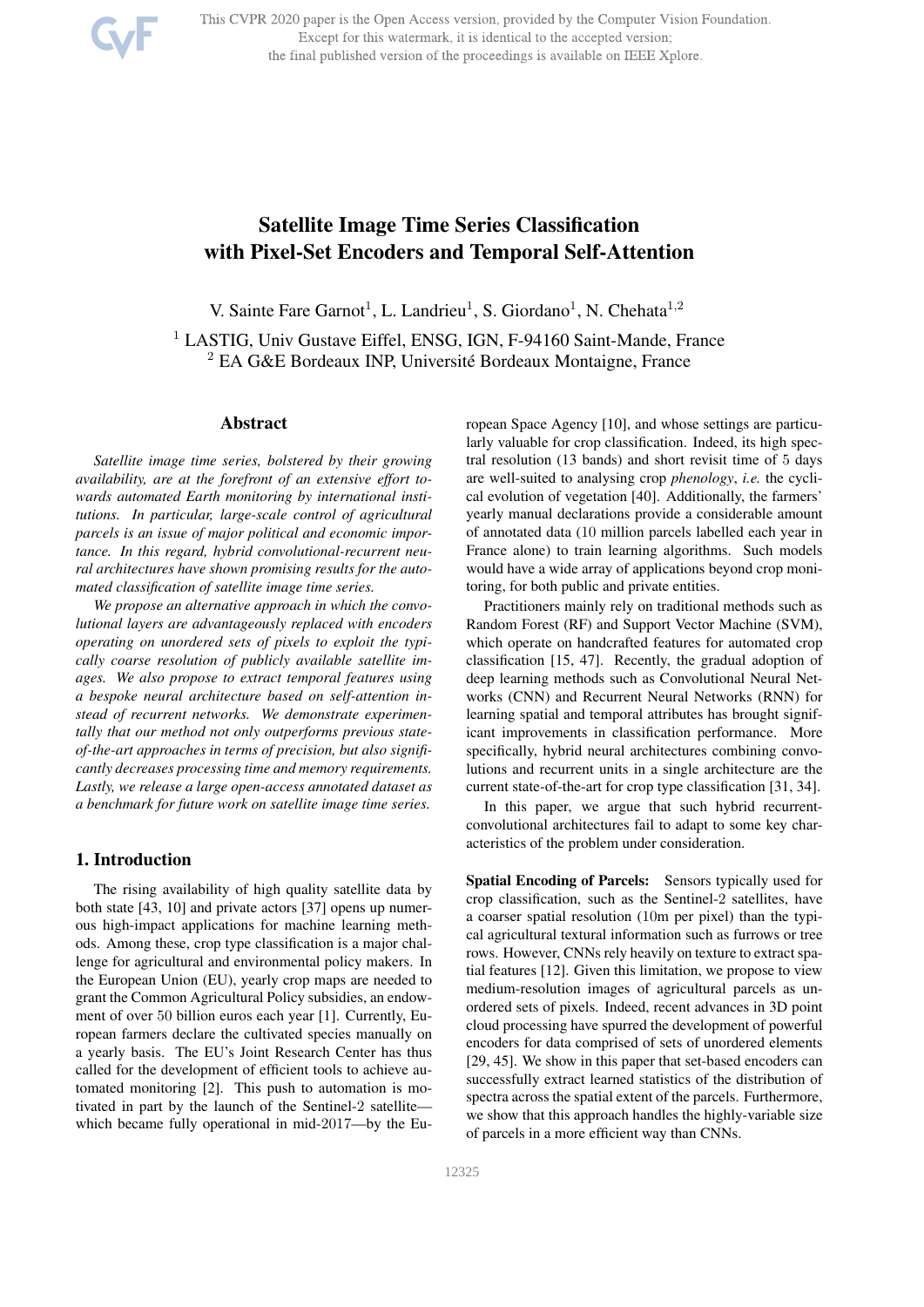

Figure 1: Example of Sentinel-2 time series (shown: RGB bands, 10m per pixel) for two parcels of the *Winter cereal* and *Spring cereal* classes. The dots on the horizontal axis represent the unevenly distributed acquisition dates over the period of interest. Note the importance of the temporal evolution of the parcels to discriminate between the classes.

Temporal Encoding of Satellite Time Series: Earlier work in crop classification has shown the importance of the temporal dimension when classifying crop types [34]. While RNNs have been widely used to analyse temporal sequences, recent work in Natural Language Processing (NLP) has introduced a promising new approach based on attention mechanisms [39]. The improved parallelism brought by this approach is particularly valuable for automated crop monitoring, as its typical scale spans entire continents: one year of Sentinel-2 observations amounts to 25Tb of data for agricultural areas in the EU. Therefore, we propose an adapted attention-based approach for the classification of time series.

The key contributions of this paper are as follows:

- Inspired by Qi *et al.* [29], we introduce the pixel-set encoder as an efficient alternative to convolutional neural networks for medium-resolution satellite images.
- We adapted the work of Vaswani *et al.* [39] to an endto-end, sequence-to-embedding setting for time series.
- We establish a new state-of-the-art for the task of largescale agricultural parcel classification. Moreover, our method not only improves the classification precision by a significant margin, but simultaneously boasts a acceleration of over 4 times and a memory imprint reduced by over 70% compared to the best-performing approaches in the literature.
- We release the first open-access dataset of Sentinel-2 images for crop classification with ground truth labels.

## 2. Related Work

The problem of satellite image time series classification can be addressed at pixel level or object level. Pixel-based approaches do not require *a priori* knowledge of the borders of parcels, but cannot leverage the spatial homogeneity of class labels within the object's extent. Conversely, in the case of crop classification, object-based approaches can leverage the parcels' shape to extract helpful spatial information for achieving better classifications [9].

Traditional Machine Learning: Until recently, the common approach for crop classification has been to use traditional discriminative models with handcrafted features [41, 15, 42]. For instance, the Normalized Difference Vegetation Index (NDVI) combining the red and near-infrared spectral bands has been widely used as it relates to crop photosynthetic activity [38]. Certain work also includes phenological features derived from the study of the NDVI as well as external meteorological information [48]. Although robust and easily interpretable, such handcrafted indices do not compare favorably to end-to-end learned features.

In such work, the prevalent approach to represent temporal evolution is to concatenate each date's spatial and spectral features. This is not well-suited to application over large geographical areas, in which the acquisition dates vary depending on the satellite orbit, and in which cloud cover and meteorological condition can be heterogeneous, resulting in sequences of variable length and temporal sampling. Consequently, other work oriented their efforts towards a better modeling of time using Hidden Markov Models [36], Conditional Random Fields [3], or Dynamic Time Warping [4].

Convolutional and Recurrent Approaches: More recently, the successful advances in the deep learning literature have provided efficient tools for both spatial and temporal feature extraction. Although some work only uses these tools as feature extractors [26], or combine them with feature engineering [46], most current work follows the deep learning paradigm of end-to-end trainable architec-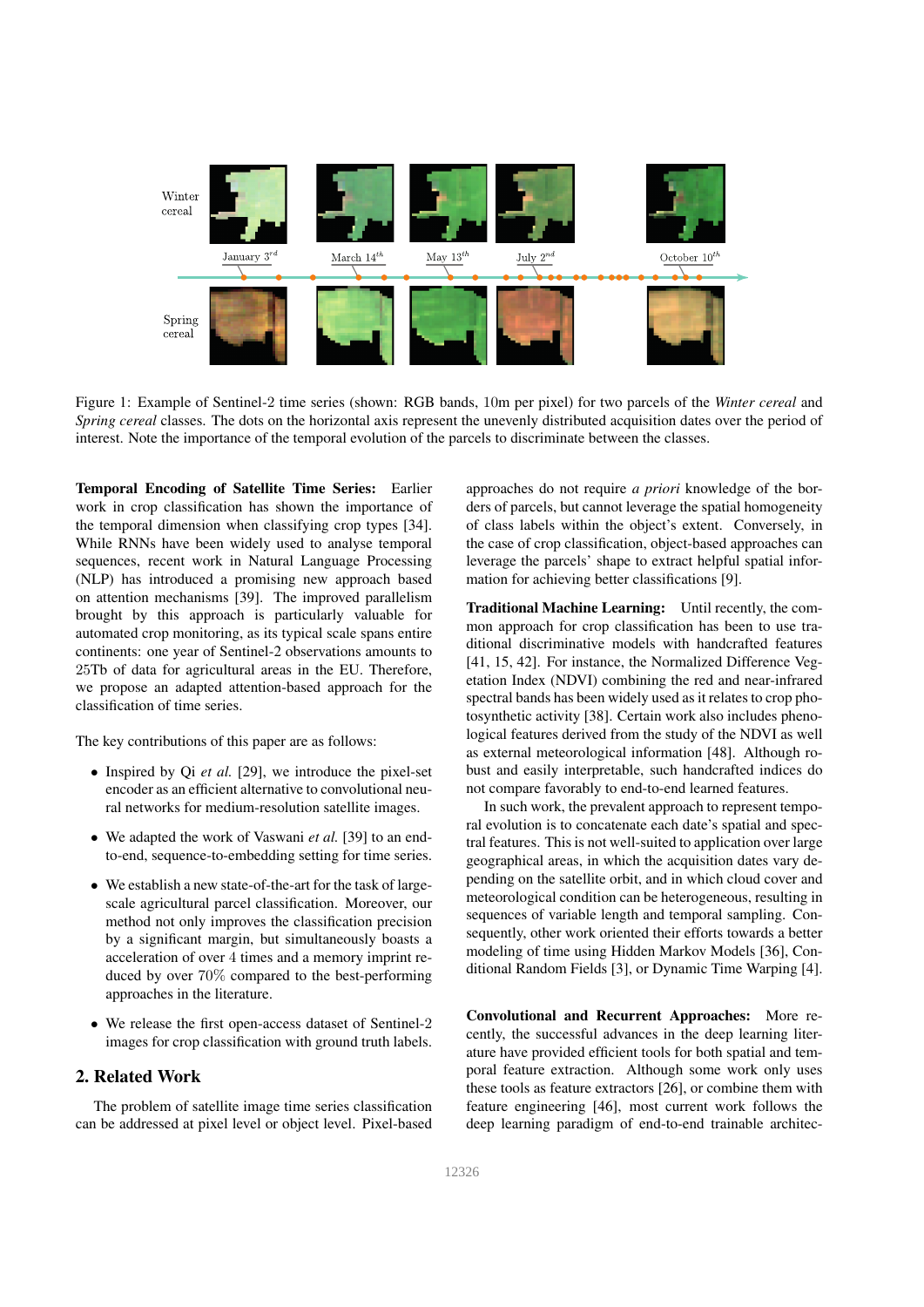tures. More specifically, Kussul *et al.* [20] proposed to use a Multi Layer Perceptron (MLP) on raw observation data instead of traditional RF of SVM. Further work sets out to leverage the spatial and temporal structures of time series of satellite images. CNNs [21] appeared to be a natural choice to address the spatial dimensions of the data [19, 32]. Similarly, Long-Short Term Memory (LSTM) networks [13] were successfully applied to model the temporal dimension of the data [30, 25], outperforming RF and SVM [14].

Furthermore, Rußwurm *et al.* [31] first proposed to use hybrid recurrent convolutional approach by applying the ConvLSTM architecture [44] to parcel classification. This work yielded state-of-the-art results and also showed that ConvLSTMs are able to learn to detect and ignore cloud obstruction. A similar approach was successfully used for automated change detection from Sentinel-2 data as well [27]. Finally, Garnot *et al.* showed in [34] that higher classification performance can be obtained by implementing such a hybrid model but with two dedicated modules for spatial and temporal feature extraction respectively: the series of images is first embedded by a shared CNN and the resulting embedding sequence is fed to a Gate Recurrent Unit (GRU) [8]. The use of a GRU is motivated by the smaller number of parameters required to achieve similar performance as LSTM, as corroborated in [32]. Additionally, Garnot *et al.* show that the relatively low spatial resolution of multi-temporal satellite images may question the relevance of CNNs since handcrafted descriptors of spectral distribution performed nearly as well as trainable spatial encoders when used in combination to the recurrent units. This is one of the issues we propose to address in the present study.

Attention-Based Approach: Following the adoption of self-attention in the NLP literature as an efficient alternative to RNNs, Rußwurm *et al.* proposed in [33] to apply the Transformer architecture [39]—a self-attention based network—to pixel-based classification. Their extensive experiments show that the Transformer yields classification performance that is on par with RNN-based models and present the same robustness to cloud-obstructed observations. Likewise, we propose to extend self-attention mechanisms to end-to-end sequence-to-embedding learning on images for object-level classification.

Purely Convolutional Approach: Multiple papers propose to address the temporal dimension with convolutions. Ji *et al.* present in [17] a spatio-temporal 3D-CNN for parcel-based classification, and spectro-temporal convolutions are found to outperform LSTMs for pixel-based segmentation on temporal profiles in [28], and outperform an MLP in [19]. Similar results are found in [49], where temporal convolutions yield better results than an LSTM network for classification based on NDVI temporal profiles. In addition, temporal convolutions have significantly lower processing times than RNNs. Yet, the ability to account for long-term dependencies requires deeper architectures. Furthermore, the fixed architecture of temporal CNN prevents the same network from being used on sequences of different lengths or with different acquisition dates.

Lastly, 2D and 3D convolutions have been extensively used in video analysis for object segmentation [5, 35] or action recognition [6, 11]. However, specificities of satellite time series such as their different time-scale and resolution prevents the direct application of such networks.

#### 3. Methods

In this section, we present the different components of our proposed architecture for encoding time series of medium-resolution multi-spectral images. We denote the observations of a given parcel by a spatio-spectro-temporal tensor  $[x^{(0)}, \cdots, x^{(T)}]_{t=1}^T$  of size  $T \times C \times H \times W$ , with  $T$  the number of temporal observations,  $C$  the number of spectral channels, and  $H$  and  $W$  the dimension in pixels of a tight bounding box containing the spatial extent of the parcel. All values are set to 0 outside the parcel's borders, as shown in Figure 1.

### 3.1. Spatial Encoder

In recent years, CNNs have become the established approach to extract spatial features from images. However, our analysis suggests that convolutions may not be wellsuited for the analysis of medium-resolution satellite images of agricultural parcels. Indeed, as mentioned above, the typical spatial resolution of satellites with high revisit frequency struggles to capture textural information. Second, efficiently training CNNs requires organizing the data into batches of images of identical dimensions. The irregular size of the parcels makes this process very memory intensive. Indeed, to limit textural information loss for large parcels, this amounts to oversampling most smaller parcels several times over.

To circumvent both these issues, we propose an alternative architecture called *Pixel-Set Encoder* (PSE) and inspired by the point-set encoder PointNet [29] and the Deep-Set architecture [45] commonly used for 3D point cloud processing. The motivation behind this design is that, instead of textural information, the network computes learned statistical descriptors of the spectral distribution of the parcel's observations.

The network proceeds as follows to embed an input observation  $x^{(t)}$ :

i) A set  $S \subset [1, \cdots, N]$  of S pixels is randomly drawn from the  $N$  pixels within the parcel, as described in Equation 1. When the total number of pixels in the image is smaller than S, an arbitrary pixel is repeated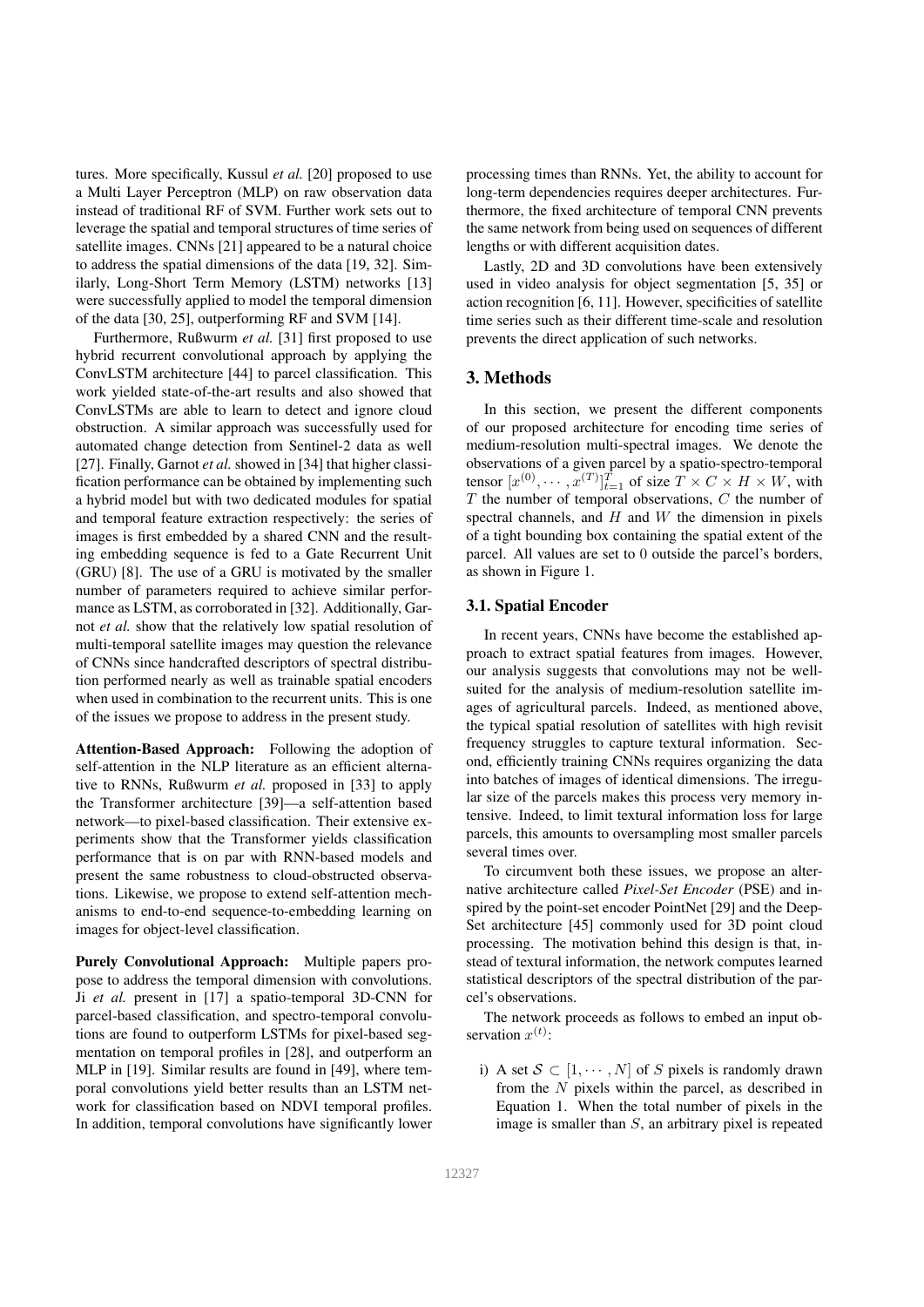

Figure 2: Schematic view of our spatio-temporal encoder. Variables in bold are tensors concatenated along the temporal dimension, *e.g.*  $e = [e^{(0)}, \cdots, e^{(T)}].$ 

to match this fixed size. The same set  $S$  is used for sampling all  $T$  acquisitions of a given parcel.

- ii) Each sampled pixel  $s$  is processed by a shared multilayer perceptron  $MLP_1$ , as seen in Equation 2, composed of a succession of fully-connected layers, batchnorms [16], and Rectified Linear Units [24].
- iii) The resulting set of values is pooled along the pixel axis—of dimension S—to obtain a vector capturing the statistics of the whole parcel and which is invariant by permutation of the pixels' indices. We concatenate to this learned feature a vector of pre-computed geometric features  $f$ : perimeter, pixel count  $N$ , cover ratio  $(N$  divided by the number of pixels in the bounding box) and the ratio between perimeter and surface of the parcel.
- iv) This vector is processed by another perceptron  $MLP_2$ , as shown in Equation 3, to yield  $e^{(t)}$  the parcel's spatio-spectral embedding at time t.

The PSE architecture is represented in Figure 2, and can be summarized by the following equations:

 $S = \text{sample}(S, N)$  (1)

$$
\hat{e}_s^{(t)} = \text{MLP}_1\left(x_s^{(t)}\right), \ \forall s \in \mathcal{S} \tag{2}
$$

$$
e^{(t)} = \text{MLP}_2\left(\left[\text{pooling}\left(\{\hat{e}_s^{(t)}\}_{s\in\mathcal{S}}\right), f\right]\right) . \quad (3)
$$

Among possible pooling operations, we had the best results for the concatenation of the mean and the standard deviation across the sampled pixel dimension S. For parcels smaller than S, repeated pixels should be removed before pooling to obtain unbiased estimates.

Although only a limited amount of information per parcel is used by this encoder, the sampling being different at each training step ensures the learning of robust embeddings exploiting all the available information.

## 3.2. Temporal Attention Encoder

RNNs have proven efficient for encoding sequential information [23]. However, since RNNs process the elements of the sequence successively, they prevent parallelization and incur long training times. In [39], Vaswani *et al.* introduce the Transformer architecture, an attention-based network achieving equal or better performance than RNNs on text translation tasks, while being completely parallelizable and thus faster. We propose to adapt their ideas to the the encoding of satellite image time series.

Transformer Network: In the original Transformer model a *query-key-value* triplet  $(q^{(t)}, k^{(t)}, v^{(t)})$  is computed simultaneously for each element of the input sequence by three fully-connected layers. For a given element of a sequence, the key  $k^{(t)}$  conveys information about the nature of its content, while the value  $v^{(t)}$  encodes the content itself. The output of a given element is defined as the sum of the values of previous elements weighted by an attention mask. This mask is defined as the compatibility (dot product) of the keys of the previous elements with the query  $q^{(t)}$ , re-scaled through a modified softmax layer. In other words, each element indicates which kind of information it needs through its query, and what sort of information it contains through its key.

Since the computation of the triplets  $(q^{(t)}, k^{(t)}, v^{(t)})$  and their multiplications can be performed in parallel, the Transformer takes full advantage of modern GPU architecture and yields a significant speed increase compared to recurrent architectures. This procedure can be computed several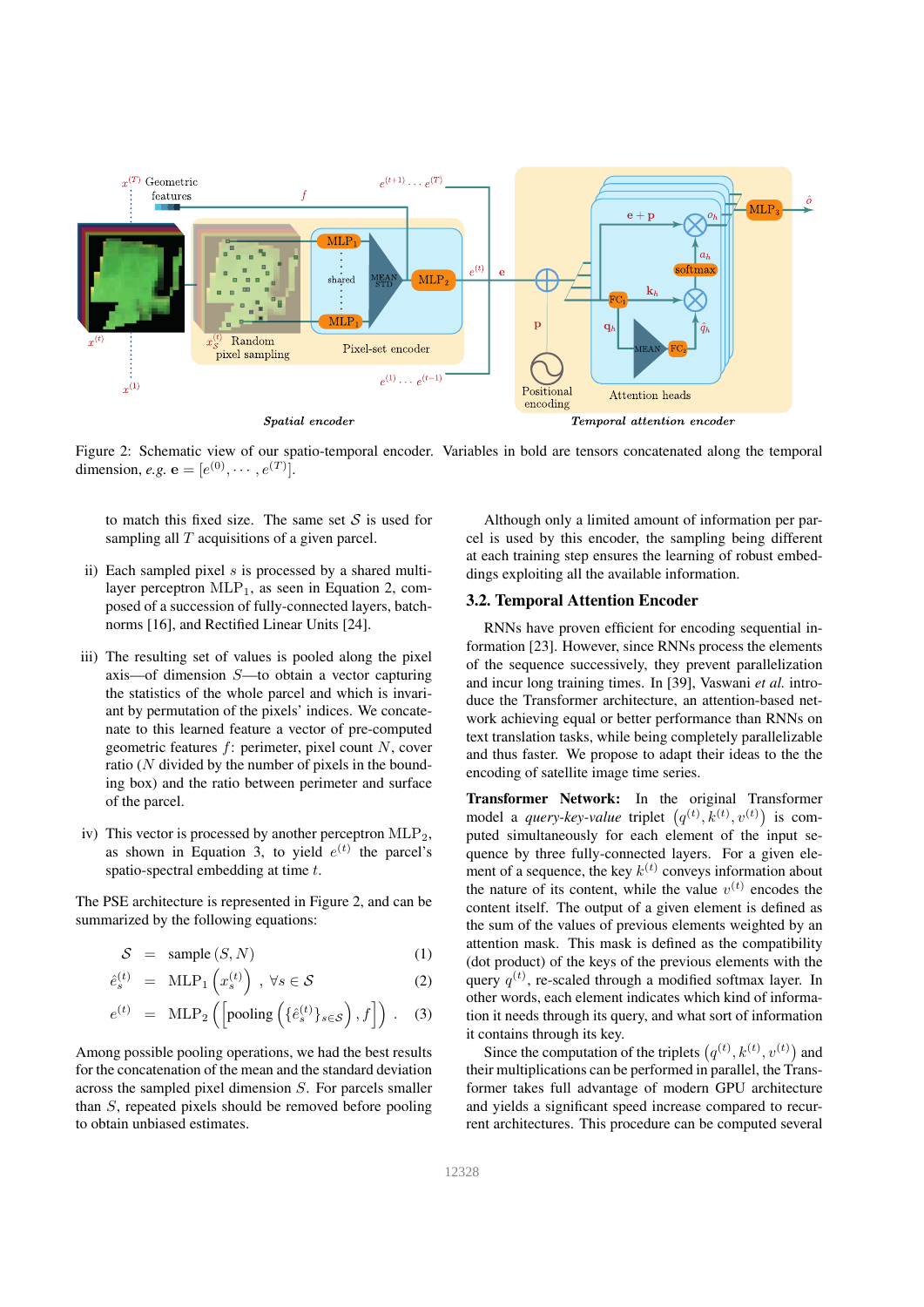times in parallel with different set of independent parameters, or *heads*. This approach, called *multi-head attention*, allows for the specialization of different set of query-key compatibility.

Positional Encoding: In their paper on text translation, Vaswani *et al.* add order information to elements of the input sequence by adding a positional encoding tensor to each element. Equation 4 describes this positional encoding of the observation  $t$ , with  $d_e$  the dimension of the input, and  $i$ the coordinates of the positional encoding. Since our considered sequences are typically shorter than the ones considered in NLP, we chose  $\tau = 1000$ —instead of 10000. Additionally,  $day(t)$  is the number of days since the first observation for observation t instead of its index. This helps to account for inconsistent temporal sampling (see Figure 1).

$$
[p^{(t)}]_{i=1}^{d_e} = \sin\left(\text{day}(t)\backslash \tau^{\frac{2i}{d_e}} + \frac{\pi}{2}\text{mod}(i,2)\right) \tag{4}
$$

End-to-End Encoding: The original Transformer network takes pretrained word embeddings as inputs. In our setting however, the parameters of the network producing the inputs are learnt simultaneously to the attention parameters. Therefore, we propose that each head only computes key-query pairs from the spatial embeddings (5) since these embeddings can directly serve as values:  $v^{(t)} = e^{(t)} + p^{(t)}$ . This removes needless computations, and avoids a potential information bottleneck when computing the values.

Sequence-to-Embedding Attention: While the original Transformer produces an output for each element of a sequence, our goal is to encode an entire time series into a single embedding. Consequently, we only retain the *encoder* part of the Transformer and define a single *master query*  $\hat{q}_h$  for each head h. Such a query, in combination with the keys of the elements of the sequence, determines which dates contain the most useful information. A first approach would be to select the query of a given date, such as the last one. However, the selected element of the sequence may not contain enough information to produce a meaningful query. Instead, we propose to construct the master query as a temporal average of the queries of all dates and processed by a single fully-connected layer (6). As shown in Equation 7, this query is then multiplied with the keys of all elements of the sequence to determine a single attention mask  $a^{(h)} \in [0, 1]^T$ , in turn weighting the input sequence of embeddings (8).

Multi-Head Self-Attention: We concatenate the output  $o<sub>h</sub>$  of each head h for the H different heads and process the resulting tensor with MLP<sub>3</sub>, to obtain the final output  $\hat{o}$  of the Temporal Attention Encoder (TAE), as shown in Equation 9. Note that unlike the Transformer network, we directly use  $\hat{o}$  as the spatio-temporal embedding instead



Figure 3: Average attention masks of the TAE heads, obtained from 128 samples of spring (a), and summer (b) cereal parcels.

of using residual connections. We show an illustration of head specialization on Figure 3 plotting the average attention masks for two classes of cereal parcels, after training a TAE on the dataset described in Section 4. We can see that each of the four heads specializes on a specific portion of the time series. Additionally, the dependency of the attention mask to the input is especially clear for head 4 which focuses on late spring for *Spring Cereal* samples and late summer for *Summer Cereal* samples.

**Temporal Attention Encoder:** For each head  $h$ , we denote by  $FC_1^{(h)}$  the fully-connected layer generating the keyquery pairs,  $FC_2^{(h)}$  the fully-connected layer yielding the master query, and  $d_k$  the shared dimensions of keys and queries. Our attention mechanism can be summarized by the following equations for all  $t \in [1, \ldots, T]$  and  $h \in$  $[1, \cdots, H]$ :

$$
k_h^{(t)}, q_h^{(t)} = \text{FC}_1^{(h)}\left(e^{(t)} + p^{(t)}\right) \tag{5}
$$

$$
\hat{q}_h = \text{FC}_2^{(h)}\left(\text{mean}\left(\{q_h^{(t)}\}_{t=1}^T\right)\right) \tag{6}
$$

$$
a_h = \text{softmax}\left(\frac{1}{\sqrt{d_k}} \left[\hat{q}_h \cdot k_h^{(t)}\right]_{t=1}^T\right) \tag{7}
$$

$$
o_h = \sum_{t=1}^{T} a_h[t] \left( e^{(t)} + p^{(t)} \right)
$$
 (8)

$$
\hat{o} = \text{MLP}_3([o_1, \cdots, o_H]) . \tag{9}
$$

#### 3.3. Spatio-Temporal Classifier

Our spatio-temporal classifier architecture combines the two components presented in the previous sections: all input images of the time series are embedded in parallel by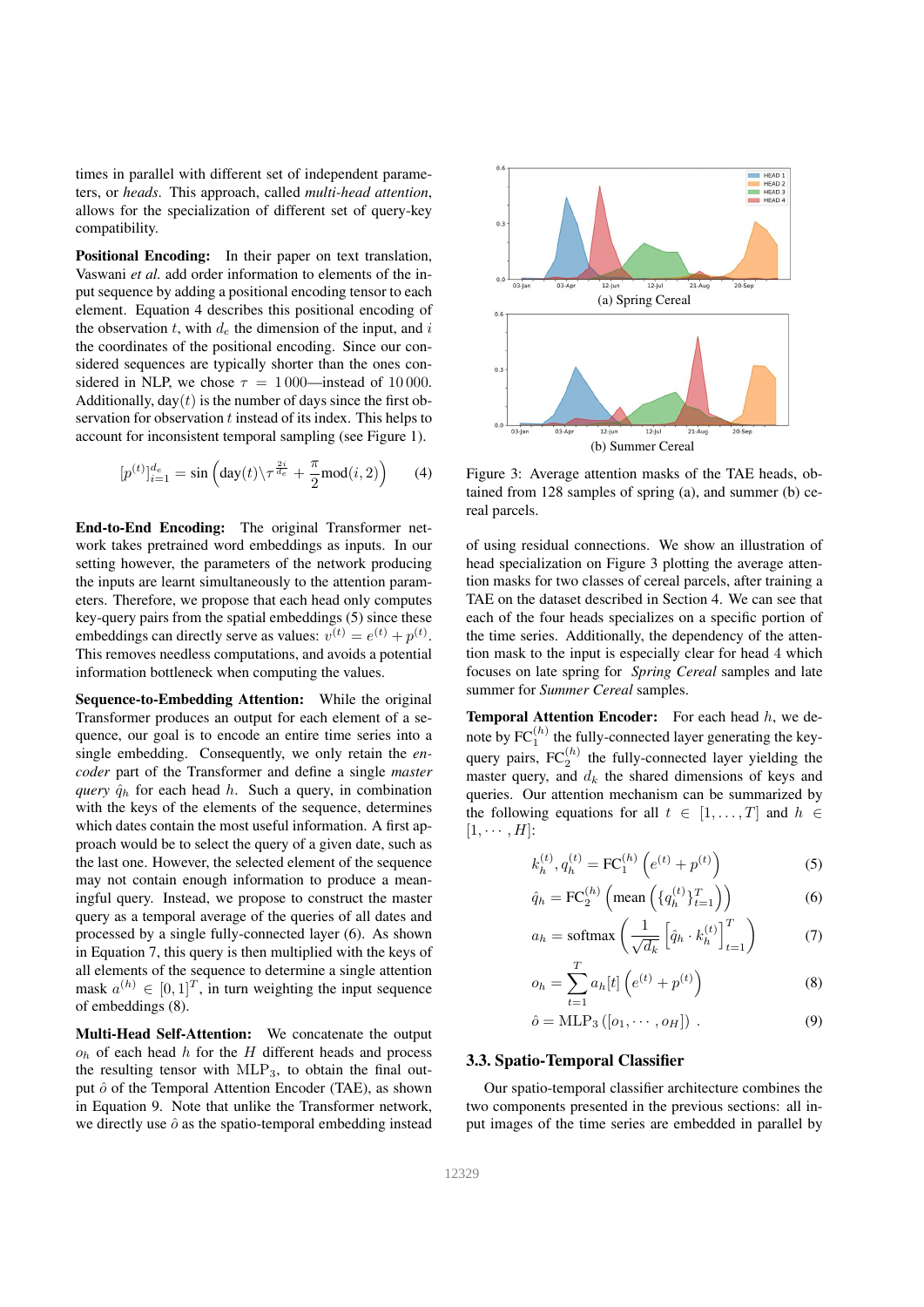| Modules          | <b>Hyperparameters</b>                             | Number of<br>parameters |
|------------------|----------------------------------------------------|-------------------------|
| <b>PSE</b>       |                                                    | 19936                   |
| S                | 64                                                 |                         |
| $MLP_1$          | $10 \rightarrow 32 \rightarrow 64$                 |                         |
| MLP <sub>2</sub> | $132 \rightarrow 128$                              |                         |
| TAE              |                                                    | 136 192                 |
| $d_e, d_k, H$    | 128, 32, 4                                         |                         |
| FC <sub>1</sub>  | $128 \rightarrow (32 \times 2)$                    |                         |
| FC <sub>2</sub>  | $32 \rightarrow 32$                                |                         |
| $MLP_3$          | $512 \rightarrow 128 \rightarrow 128$              |                         |
| Decoder          |                                                    | 11188                   |
| MLP <sub>4</sub> | $128 \rightarrow 64 \rightarrow 32 \rightarrow 20$ |                         |
| Total            |                                                    | 164 116                 |

Table 1: Configuration of our model chosen for the numerical experiments. The dimension of each successive feature space is given for MLPs and fully connected layers.

a shared PSE, and the resulting sequence of embeddings is processed by the temporal encoder, as illustrated in Figure 2. Finally, the resulting embedding is processed by an MLP decoder to produce class logits:  $y = MLP_4(\hat{o})$ .

#### 3.4. Implementation details

All the architectures presented here are implemented in PyTorch, and released on GitHub upon publication<sup>1</sup>. We trained all models on a machine with a single GPU (Nvidia 1080Ti) and an 8-core Intel i7 CPU for data loading from an SSD hard drive. The exact configuration of our network is displayed in Table 1. We chose the hyperparameters of each architecture presented in the numerical experiments such that they all have approximately 160k trainable parameters (see appendix). We use the Adam optimizer [18] with its default values ( $lr = 10^{-3}$ ,  $\beta = (0.9, 0.999)$ ) and a batch size of 128 parcels. We train the models with focal loss [22] ( $\gamma = 1$ ) and implement a 5-fold cross-validation scheme: for each fold the dataset is split into train, validation, and test set with a 3:1:1 ratio. The networks are trained for 100 epochs, which is sufficient for all models to achieve convergence. We use the validation step to select the bestperforming epoch, and evaluate it on the test set. For augmentation purpose, we add a random Gaussian noise to  $x^{(t)}$ with standard deviation  $10^{-2}$  and clipped to  $5 \cdot 10^{-2}$  on the values of the pixels. Lastly, the image time series are normalized channel-wise and for each date individually.

## 4. Numerical Experiments

## 4.1. Dataset

We evaluate our models using Sentinel-2 multi-spectral image sequences in top-of-canopy reflectance. We leave out the atmospheric bands (bands 1, 9, and 10), keeping  $C = 10$ spectral bands. The six 20m-resolution bands are resampled to the maximum spatial resolution of 10m.

The area of interest (AOI) corresponds to a single tile of the Sentinel-2 tiling grid (T31TFM) in southern France. This tile provides a challenging use case with a high diversity of crop types and different terrain conditions. The AOI spans a surface of 12 100 km<sup>2</sup> and contains 191 703 individual parcels, all observed on 24 dates from January to October 2017. The values of cloudy pixels are linearly interpolated from the first previous and next available pixel using Orfeo Toolbox [7].

We retrieve the geo-referenced polygon and class label of each parcel from the French Land Parcel Identification System records<sup>2</sup>. We crop the satellite images using this polygon to constitute the image time series.

Data Preparation: In order to evaluate both ours and convolution-based methods, we organize the parcels into two different formats: patches and pixel sets.

In the *patch* format, we resize each parcel into a tensor of size  $T \times C \times 32 \times 32$  by interpolating each spectral channel and temporal acquisition independently into patches of fixed size  $32 \times 32$ . We use nearest neighbor interpolation, and both the horizontal and vertical axes are rescaled so that the overall shape of the parcel may be altered. We use zero-padding outside the extent of the parcel (see Figure 1). This same size of 32 pixels was used in [34], while a larger  $48 \times 48$  patch size was used in [31], albeit for a pixel-wise classification task.

For the *pixel-set* format, the pixels of each parcels are stored in arbitrary order into a tensor of size  $T \times C \times N$ , with  $N$  the total number of pixels in a given parcel. Note that this format neither lose nor create information, regardless of parcel size. Hence, this setup saves up to 70% disk space compared to the patch format (28.6Gb *vs.* 98.1Gb). Note that the geometric features f must be computed and saved before preparing the dataset, as all spatial structure is henceforth lost.

The classification labels are defined with respect to a 20 class nomenclature designed by the subsidy allocation authority of France. The dataset is highly imbalanced: four classes cover 90% of the samples (see Figure 3 in the appendix). This motivated the use of the focal loss to train our models.

Both datasets will be released upon publication<sup>1</sup>. To the best of our knowledge, no benchmark dataset currently exists for object-based agricultural parcel classification. Our datasets are a first step towards more reproducible and comparable methodological work in this field.

<sup>1</sup>github.com/VSainteuf/pytorch-psetae

<sup>2</sup>http://professionnels.ign.fr/rpg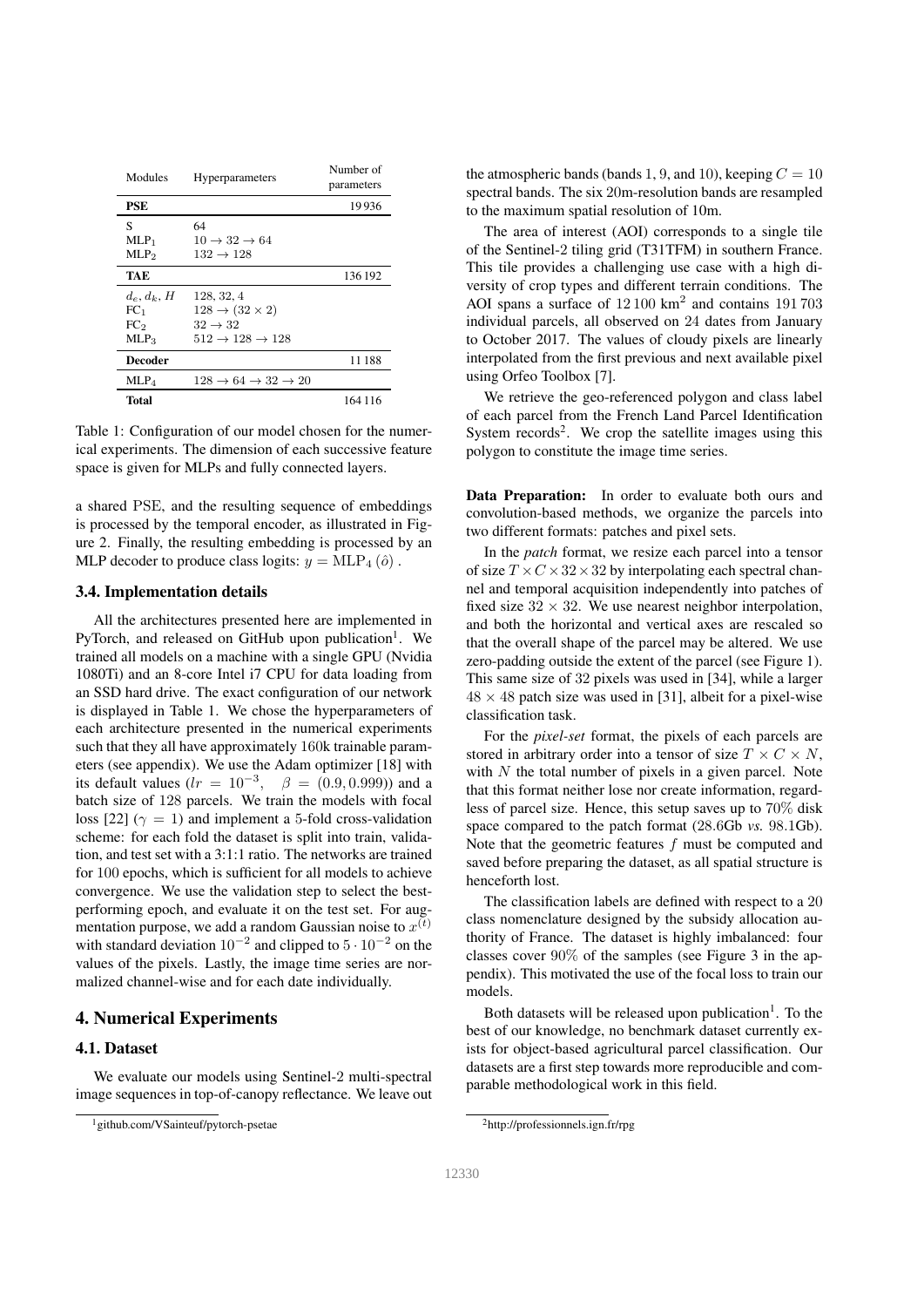|                     | <b>OA</b>             | mIoU           | Training<br>(s/epoch) | Inference<br>(s/dataset) | Disk Size<br>Gb            |
|---------------------|-----------------------|----------------|-----------------------|--------------------------|----------------------------|
| PSE+TAE (ours)      | <b>94.2</b> $\pm 0.1$ | 50.9 $\pm 0.8$ | 158                   | 149                      | 28.6 / 12.3 <sup>1</sup>   |
| <b>CNN+GRU [34]</b> | 93.8 $\pm 0.3$        | $48.1 \pm 0.6$ | 656                   | 633                      | 98.1                       |
| CNN+TempCNN [28]    | $93.3 \pm 0.2$        | $47.5 \pm 1.0$ | 635                   | 608                      | 98.1                       |
| Transformer [33]    | 92.2 $\pm 0.3$        | $42.8 \pm 1.1$ | 13                    | $420 + 4^3$              | 28.6 / 0.22 <sup>4</sup>   |
| ConvLSTM [31]       | $92.5 \pm 0.5$        | $42.1 \pm 1.2$ | 1283                  | 666                      | 98.1                       |
| Random Forest [3]   | $91.6 \pm 1.7$        | $32.5 \pm 1.4$ | $293^2$               | $420 + 4^3$              | $28.6 / 0.44$ <sup>4</sup> |

Table 2: Classification metrics and time benchmark of the different architectures. The inter-fold standard deviation of the OA and mIoU is given in smaller font. Additionally, the total time for one epoch of training, and for inference on the complete dataset are given on the third and fourth columns.  $\frac{1}{1}$  disk space required for training and pure inference,  $\frac{2}{1}$  time for the entire training step,  $3$  preprocessing and inference time,  $4$  dataset before and after preprocessing.

#### 4.2. Comparison with State-of-the-Art Methods

Competing Methods: We compare our approach to recent algorithms operating on similar datasets, which we have re-implemented. The different hyperparameters chosen for each model are shown in the appendix. All share the same decoding layer configuration MLP<sub>4</sub>.

CNN+GRU In [34], Garnot *et al.* propose a similar approach to ours, but with CNNs instead of PSE, and GRUs instead of our proposed temporal encoder. The last hidden state of the recurrent unit is used as input to  $MLP<sub>4</sub>$  for classification.

CNN+TempCNN In [28], Pelletier *et al.* propose to use one-dimensional temporal convolution to address the sequential nature of the observations. While their approach is applied on a per-pixel classification task and therefore not comparable, we have implemented a variation of CNN+GRU in which the GRUs are replaced with one-dimensional convolutions as the closest translation of their ideas.

Transformer In [33], Rußwurm *et al.* perform objectbased classification with the encoder part of the Transformer network. They do not use a spatial encoder and compute average values of the different spectral bands over each parcel. Furthermore they produce a single embedding for the whole sequence with a global maximum pooling through the temporal dimension of the output sequence. We re-implemented the same pipeline and simply modified the hyperparameters to match the 150k parameters constraint.

ConvLSTM In [31], Rußwurm *et al.* process the time series of *patch* images with a ConvLSTM network [44] for pixel-based classification. We adapt the architecture to the parcel-based setting by using the spatiallyaveraged last hidden state of the ConvLSTM cell to be processed by  $MLP_4$ .

Random Forest Lastly, we use a Random Forest classifier with 100 trees as a non-deep learning baseline. The classifier operates on handcrafted features comprised of the mean and standard deviation of each band within the parcel, and concatenated along the temporal axis, as described by [3].

We present the results of our experiments in Table 2. Our proposed architecture outperforms the other deep learning models in Overall Accuracy (OA) by 0.4 points, and mean per-class Intersect over Union (mIoU) by 3 to 9 points. It also provides a four-fold speed up over convolution-based methods, and a decrease in disk usage of over 70% for training, and close to 90% when considering the inference task alone (*i.e.* when only S pixels per parcels are kept). This speed-up is due both to improved loading time as the pixel set dataset is smaller, but also inference and backpropagation time, as detailed in Table 2 of the appendix. While the temporal convolutions of TempCNN are faster to train, they yield worse performance and suffer from the limitations discussed in section 2. The Transformer method, which processes pre-computed parcel means, is also faster to train, but only achieves a 42.8 mIoU score.

Beyond its poor precision, the RF classifier has a significant speed and memory advantage. This can explain its persisting popularity among practitioners. However, our approach bridges in part this performance gap and provides much higher classification rates, making it a compelling strategy for large-scale object-based crop type mapping.

#### 4.3. Ablation Studies

In order to independently assess the contribution of the spatial and temporal components of our proposed architecture, we present in Table 3 the results obtained when alternatively replacing the PSE by a CNN (CNN+TAE) or the TAE by a GRU (PSE+GRU).

Contribution of the PSE: As seen in Table 3, the PSE accounts for an increase of 1.7 points of mIoU compared to the CNN-based model (CNN+TAE). This supports both the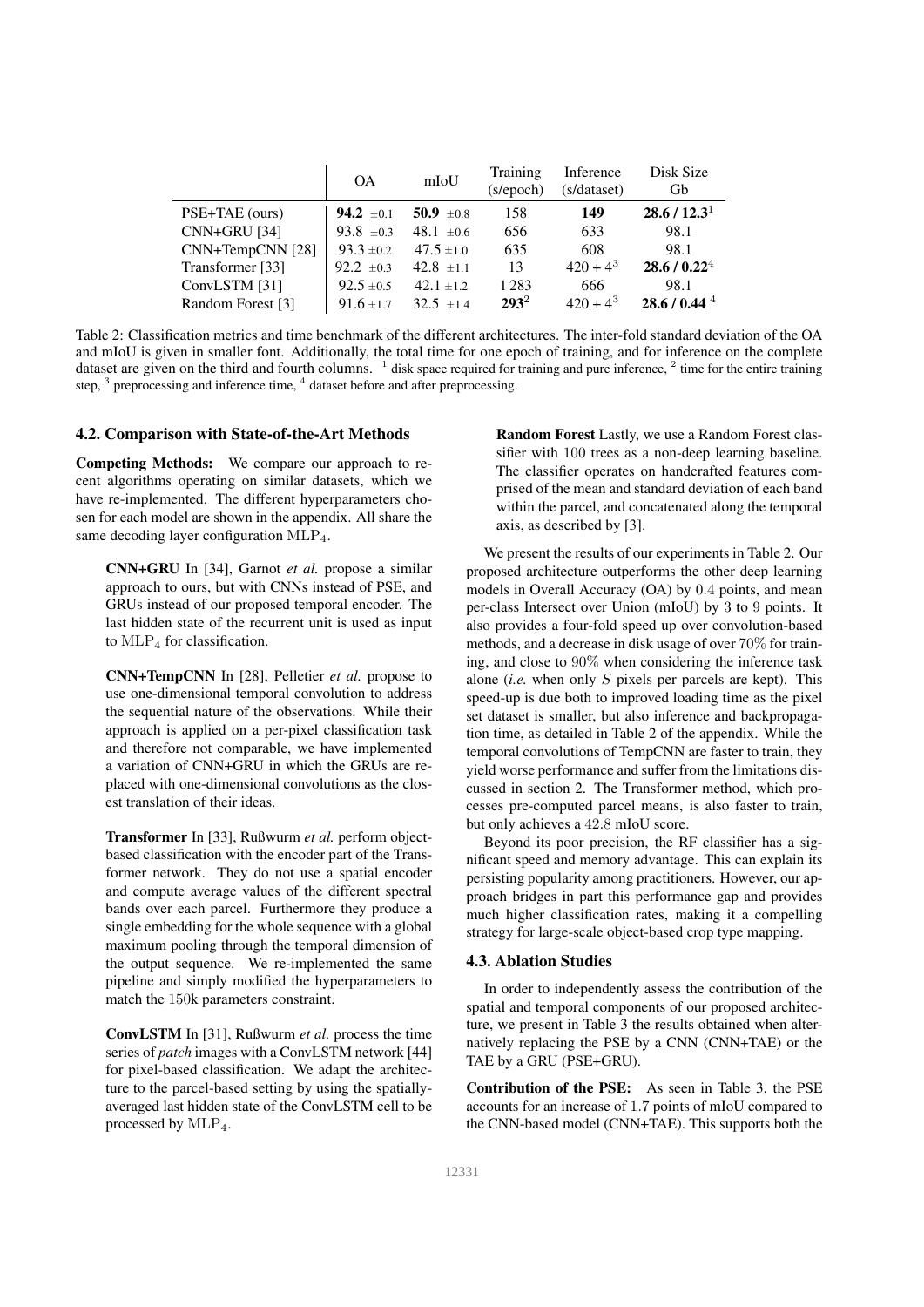|                            | O A            | mIoU           |  |
|----------------------------|----------------|----------------|--|
| PSE+TAE (ours)             | 94.2 $\pm$ 0.1 | 50.9 $\pm 0.8$ |  |
| $\hat{q} = q^{(T)}$        | 94.2 $\pm 0.1$ | $507 \pm 0.5$  |  |
| $S=16$                     | $94.3 \pm 0.2$ | $50.5 \pm 0.8$ |  |
| $\hat{q} = \max_t q^{(t)}$ | $94.2 \pm 0.2$ | $503 + 07$     |  |
| $S = 32$                   | $94.2 \pm 0.1$ | 50.1 $\pm 0.5$ |  |
| No geometric features      | 93.9 $\pm 0.1$ | 50.0 $\pm$ 0.7 |  |
| PSE+Transformer+ $\hat{q}$ | 94.1 $\pm 0.2$ | 49.5 $\pm 0.7$ |  |
| CNN+TAE                    | $94.0 \pm 0.1$ | 49.2 $\pm 1.1$ |  |
| $MS+TAE$                   | $93.7 \pm 0.1$ | 48.9 $\pm 0.9$ |  |
| $PSE+GRU+p$                | $93.6 \pm 0.2$ | 48.7 $\pm 0.3$ |  |
| PSE+GRU                    | $93.6 \pm 0.2$ | $47.3 \pm 0.3$ |  |
| PSE+Transformer            | 93.4 $\pm 0.2$ | 46.6 $\pm 0.9$ |  |

Table 3: Ablation study of our different design choices, sorted by decreasing mIoU.

hypothesis that CNNs are only partly relevant on mediumresolution images, and that considering the image as an unordered set of pixels is a valid alternative. Not only does this approach yield better classification performance, but it also circumvents the problem of image batching, which leads to faster data loading. Additionally, we train a TAE on pre-computed means and standard deviations of the spectral channels over the parcels (MS+TAE), which achieves a 48.9 mIoU score. We can thus conclude that the PSE learns statistical descriptors of the acquisitions' spectra which are more meaningful than simple means and variances or convolutional features.

**Design of the PSE:** We show in Table 3, the performance of our architecture without geometric features  $f$ . The resulting 0.9 point decrease in mIoU confirms that geometric information plays a role in the classification process. We note that, even without such features, our proposed approach outperforms the convolution-based model (CNN+TAE ).

We have tried replacing the handcrafted geometric features  $f$  with a CNN operating on the binary mask of the parcel. However, the gains were minimal, and we removed this extra step for simplicity's sake.

Lastly, we tried training our architecture with a reduced number of sampled pixels  $(S = 16)$ , and  $S = 32$ ). The model maintains a good performance with an mIoU over 50 points. This indicates that the decrease in processing time and memory could be further improved at the cost of a minor drop in precision.

Contribution of the TAE: Replacing the temporal attention encoder with a GRU (PSE+GRU) decreases the performance by 3.6 points of mIoU (Table 3). The TAE not only produces a better classification but also trains faster thanks to parallelization. Unlike the comparison between Transformer and RNNs architectures in [33], our modified self-attention mechanism extracts more expressive features than the RNN-based approach.

We also evaluate the influence of the positional encoding  $p$  of the Transformer by adding  $p$  to the input tensors of the GRU unit ( $PSE+GRU+p$ ). This reduces the gap with our method to 2.2 points of mIoU. This shows that the improvement brought by the TAE is due to both its structure and the use of a positional encoding.

Design of the TAE: In order to evaluate the benefits of our different contributions over the Transformer, we adapted the architecture presented in [33] to use a PSE network instead of spectral means for embedding parcels (PSE+Transformer), for a performance 4.3 points below our TAE. By replacing the proposed temporal max-pooling by our our master query forming scheme (PSE+Transformer+ $\hat{q}$ ), we observed an increase of 2.9 points of mIoU. The remaining 1.4 mIoU points between this implementation and ours can thus be attributed to our direct use of inputs to compute the TAE's output instead of a smaller intermediary value tensor.

Finally, we compare our mean-pooling strategy with max-pooling  $(\hat{q} = \max_t q^{(t)})$  and computing the master query from the last element of the sequence  $(\hat{q} = q^{(T)})$ . While the mean query approach yields the best performance, the last element of the sequence in our dataset produces a meaningful query as well. However, this may not be the case for other regions or acquisition years.

#### 5. Conclusion

In this paper, we considered the problem of object-based classification from time series of satellite images. We proposed to view such images as unordered sets of pixels to reflect the typical coarseness of their spatial resolution, and introduced a fitting encoder. To exploit the temporal dimension of such series, we adapted the Transformer architecture [39] for embedding time-sequences. We introduced a master query forming strategy, and exploited that our network learns end-to-end to simplify some operations.

Evaluated on our new open-access annotated benchmark of agricultural parcels, our method produces a better classification than all other re-implemented methods. Furthermore, our network is several times faster and more parsimonious in memory than other state-of-the-art methods such as convolutional-recurrent hybrid networks. We hope that by mitigating some of the limitations of deep learning methods such as processing time and memory requirement, our approach would accelerate their adoption in real-life, largescale Earth observation applications.

Our results suggest that attention-based models are an interesting venue to explore for analysing the temporal profiles of satellite time series, as well as other analogous vision tasks such as action recognition in videos. Likewise, set-based encoders are a promising and overlooked paradigm for working with the coarser resolutions of remote sensing applications.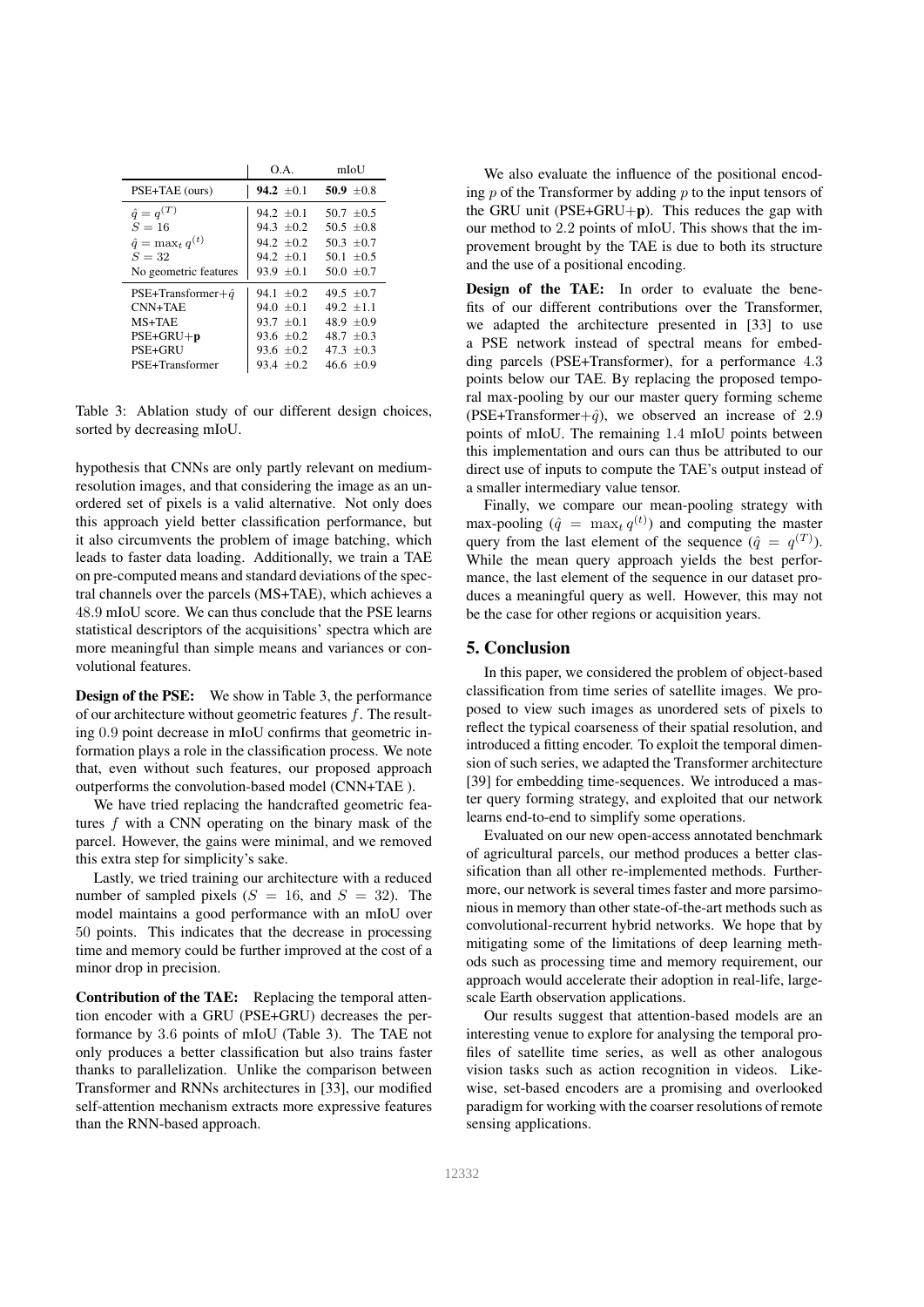#### References

- [1] The common agricultural policy at a glance, accessed nov. 2019. https://ec.europa.eu/info/foodfarming-fisheries/key-policies/commonagricultural-policy/cap-glance\_en, 2017.
- [2] Concept note: Towards future copernicus service componentes in support to agriculture, accessed nov. 2019. https://www.copernicus.eu/sites/default/ files/2018-10/AGRI\_Conceptnote.pdf, 2018.
- [3] Simon Bailly, Sebastien Giordano, Loic Landrieu, and Nesrine Chehata. Crop-rotation structured classification using multi-source Sentinel images and lpis for crop type mapping. *IGARSS*, 2018.
- [4] Mariana Belgiu and Ovidiu Csillik. Sentinel-2 cropland mapping using pixel-based and object-based time-weighted dynamic time warping analysis. *Remote Sensing of Environment*, 2018.
- [5] Sergi Caelles, Kevis-Kokitsi Maninis, Jordi Pont-Tuset, Laura Leal-Taixé, Daniel Cremers, and Luc Van Gool. Oneshot video object segmentation. *CVPR*, 2017.
- [6] Joao Carreira and Andrew Zisserman. Quo vadis, action recognition? A new model and the kinetics dataset. *ICCV*, 2017.
- [7] Emmanuel Christophe, Jordi Inglada, and Alain Giros. Orfeo toolbox: a complete solution for mapping from high resolution satellite images. *ISPRS*, 2008.
- [8] Junyoung Chung, Caglar Gulcehre, Kyunghyun Cho, and Yoshua Bengio. Empirical evaluation of gated recurrent neural networks on sequence modeling. *CoRR*, 2014.
- [9] R Devadas, RJ Denham, and M Pringle. Support vector machine classification of object-based data for crop mapping, using multi-temporal landsat imagery. *International Archives of the Photogrammetry, Remote Sensing and Spatial Information Sciences*, 2012.
- [10] Matthias Drusch, Umberto Del Bello, Sébastien Carlier, Olivier Colin, Veronica Fernandez, Ferran Gascon, Bianca Hoersch, Claudia Isola, Paolo Laberinti, Philippe Martimort, et al. Sentinel-2: Esa's optical high-resolution mission for gmes operational services. *Remote Sensing of Environment*, 2012.
- [11] Christoph Feichtenhofer, Axel Pinz, and Andrew Zisserman. Convolutional two-stream network fusion for video action recognition. *CVPR*, 2016.
- [12] Robert Geirhos, Patricia Rubisch, Claudio Michaelis, Matthias Bethge, Felix A Wichmann, and Wieland Brendel. Imagenet-trained CNNs are biased towards texture; increasing shape bias improves accuracy and robustness. *ICLR*, 2019.
- [13] Sepp Hochreiter and Jürgen Schmidhuber. Long short-term memory. *Neural Computation*, 1997.
- [14] Dino Ienco, Raffaele Gaetano, Claire Dupaquier, and Pierre Maurel. Land cover classification via multitemporal spatial data by deep recurrent neural networks. *IEEE Geoscience and Remote Sensing Letters*, 2017.
- [15] Jordi Inglada, Marcela Arias, Benjamin Tardy, Olivier Hagolle, Silvia Valero, David Morin, Gérard Dedieu, Guadalupe Sepulcre, Sophie Bontemps, Pierre Defourny,

et al. Assessment of an operational system for crop type map production using high temporal and spatial resolution satellite optical imagery. *Remote Sensing*, 2015.

- [16] Sergey Ioffe and Christian Szegedy. Batch normalization: Accelerating deep network training by reducing internal covariate shift. *ICML*, 2015.
- [17] Shunping Ji, Chi Zhang, Anjian Xu, Yun Shi, and Yulin Duan. 3d convolutional neural networks for crop classification with multi-temporal remote sensing images. *Remote Sensing*, 2018.
- [18] Diederik P. Kingma and Jimmy Ba. Adam: A method for stochastic optimization. *CoRR*, 2014.
- [19] Nataliia Kussul, Mykola Lavreniuk, Sergii Skakun, and Andrii Shelestov. Deep learning classification of land cover and crop types using remote sensing data. *IEEE Geoscience and Remote Sensing Letters*, 2017.
- [20] Nataliia Kussul, Guido Lemoine, Javier Gallego, Sergii Skakun, and Mykola Lavreniuk. Parcel based classification for agricultural mapping and monitoring using multitemporal satellite image sequences. *IGARSS*, 2015.
- [21] Yann LeCun, Yoshua Bengio, et al. Convolutional networks for images, speech, and time series. *The Handbook of Brain Theory and Neural Networks*, 1995.
- [22] Tsung-Yi Lin, Priya Goyal, Ross Girshick, Kaiming He, and Piotr Dollár. Focal loss for dense object detection. *ICCV*, 2017.
- [23] Zachary C Lipton, John Berkowitz, and Charles Elkan. A critical review of recurrent neural networks for sequence learning. *arXiv preprint arXiv:1506.00019*, 2015.
- [24] Vinod Nair and Geoffrey E Hinton. Rectified linear units improve restricted Boltzmann machines. *ICML*, 2010.
- [25] Emile Ndikumana, Dinh Ho Tong Minh, Nicolas Baghdadi, Dominique Courault, and Laure Hossard. Deep recurrent neural network for agricultural classification using multitemporal sar Sentinel-1 for camargue, france. *Remote Sensing*, 2018.
- [26] Rahul Nijhawan, Himanshu Sharma, Harshita Sahni, and Ashita Batra. A deep learning hybrid CNN framework approach for vegetation cover mapping using deep features. *SITIS*, 2017.
- [27] Maria Papadomanolaki, Sagar Verma, Maria Vakalopoulou, Siddharth Gupta, and Konstantinos Karantzalos. Detecting urban changes with recurrent neural networks from multitemporal sentinel-2 data. *IGARSS*, 2019.
- [28] Charlotte Pelletier, Geoffrey I Webb, and François Petitjean. Temporal convolutional neural network for the classification of satellite image time series. *Remote Sensing*, 2019.
- [29] Charles R Qi, Hao Su, et al. Pointnet: Deep learning on point sets for 3D classification and segmentation. *CVPR*, 2017.
- [30] Marc Rußwurm and Marco Körner. Temporal vegetation modelling using long short-term memory networks for crop identification from medium-resolution multi-spectral satellite images. *CVPR Workshop*, 2017.
- [31] Marc Rußwurm and Marco Körner. Convolutional LSTMs for cloud-robust segmentation of remote sensing imagery. *NIPS Workshop*, 2018.